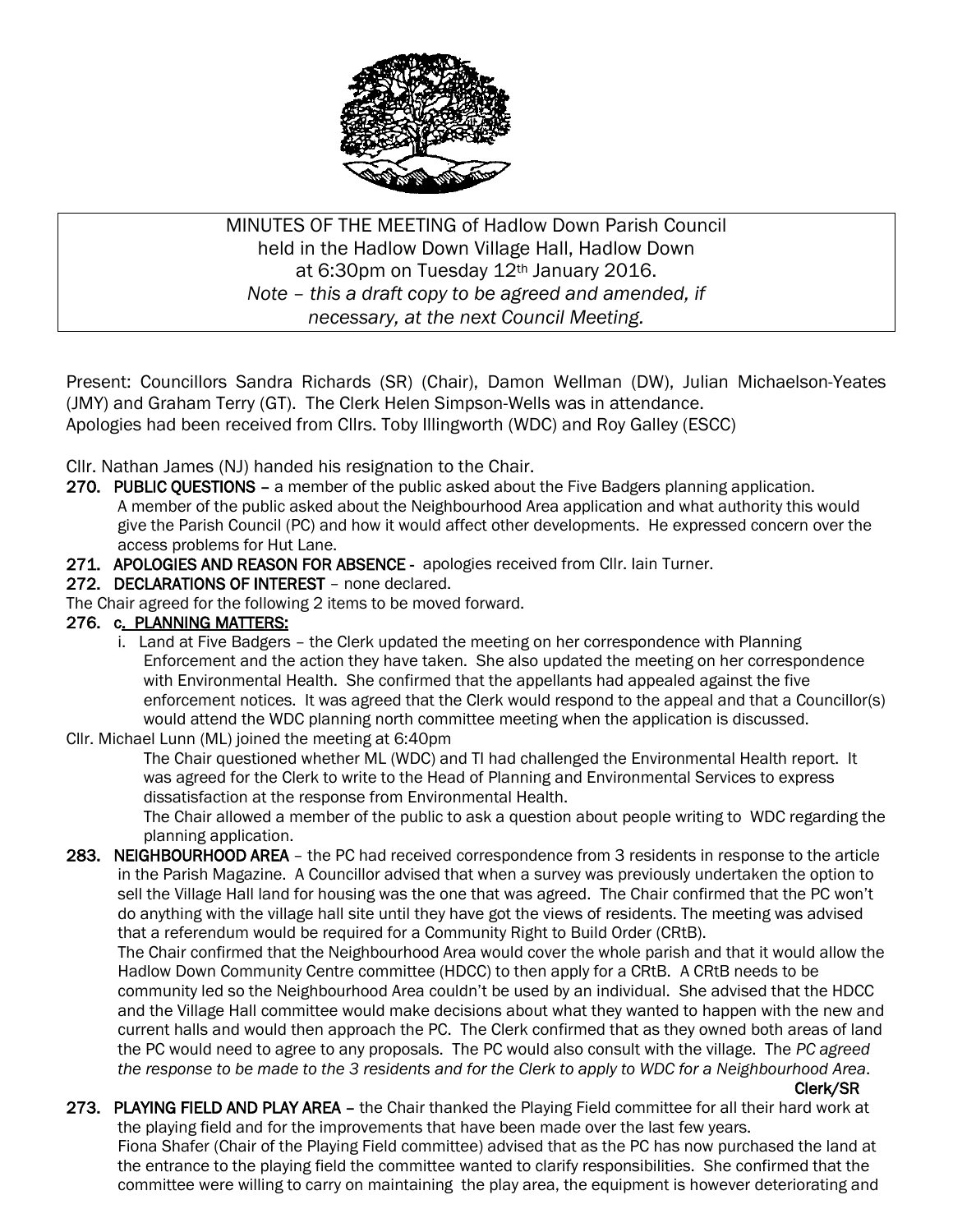they are looking at applying for community funding and for a grant from Waitrose. They also wanted to clarify regarding insurance cover and legal responsibilities. The Clerk confirmed that the PC needed to insure the equipment.

 The Chair proposed that an 'in principle' agreement be made at this PC meeting and then further detail be discussed between representatives of the committee and the PC and that recommendations then be brought to the PC meeting for agreement. It was proposed that either the current lease be altered or that a new lease is drawn up with a schedule giving more indepth detail and that the schedule be reviewed every few years.

 The Chair explained the way grants could be given to the committee and what impact each of these ways would have. The main concern for the PC is health and safety. It was proposed that for new equipment that an application for funding be made to the PC for inclusion in the following year's precept. The PC didn't object in principle to the proposals made by the Chair.

A Councillor raised about boundaries.

ML declared a disposable pecuniary interest in the boundary and wasn't involved in further discussion regarding this item.

 The Clerk suggested that the boundary only be reviewed if it is raised with the PC or the committee by a neighbour.

Representatives for the meeting and the date were agreed.

 A discussion was held on proposals to have a divider between the play area and the car park. The PC agreed to small earth humps. NJ gave details of a rough estimate of the cost to install a sleeper wall, he will try to obtain a better quote for the materials and will look at ways of obtaining sponsorship. NJ asked whether the PC will be starting to build up a reserve for the replacement of the play equipment. The Clerk confirmed that the PC could have a reserve fund for this purpose.

NJ confirmed that he will speak to Dan Morrish at Wilderness Wood regarding the youth shelter.

 It was agreed that the *Clerk would contact the Solicitor for advice regarding the lease at the playing field.* Clerk

#### 274. MINUTES OF THE MEETINGs held on  $1st$  and  $15th$  December 2015 were agreed and signed as true records. 275. MATTERS ARISING (from previous meetings):

- i. Election costs ML confirmed that he had raised this at WDC, the Clerk confirmed that she had now received the invoice.
- ii. Clearing back growth from pavements the Clerk advised that RG had informed her that the Highways Steward was progressing but probably has not yet had a chance to do much.
- iii. Parking in School Lane ML confirmed that he had spoken to a nearby resident and the car hadn't recently been parked there.
- v. Wealden Local Plan Issues, Options and Recommendations documents ML advised that he will raise it at the WDC meeting on Monday. The matrix of the MCC method of the ML/TI
- vi. PCSOs contact details *the Clerk will look up the information on the police website.* **Clerk**
- iv. Gap in fencing near drainage pipes in Hut Lane NJ confirmed that he had spoken to the local resident, it was agreed that NJ will install wooden materials to block off the gap. He confirmed that he had also cleared out the sump holes and the lower pipework. There was a small blockage which he felt would be washed out.

*GT will add the sumps onto the risk assessment*. GT

- 
- vii. The Clerks Report was sent to Councillors with the agenda updating them on her action points, this included:
- a. The Clerk has requested that HWCAAG membership be changed to associate level.
- b. The Clerk has requested that Highways clear the gullies in Waghorns and Stocklands Lanes.
- c. A response was made to the WDC Local Plan Issues, Options and Recommendations document & the WDC statement of licensing policy.

## 276. PLANNING:

## a. APPROVED PLANNING APPLICATIONS:

 i. WD/2015/2017/F – Stonehurst Cottage, Stonehurst Lane – Demolish existing lean to extension to rear replace with new 2 storey extension to rear with single storey lean to extension beyond, extend hardstanding to front of house.

## b. REFUSED PLANNING APPLICATION:

 i. TM/2015/0302/TPO – Lazy Acres, Wilderness Lane – Fell one oak tree within tree preservation order (Hadlow Down) no. 2, 1995.

## c. PLANNING MATTERS:

 ii. Wilderness Wood – the Chair advised that there had been a technical hitch with the planning application over what had been passed at the WDC Planning Committee North. The Parish Council will probably be requested to respond ton amended application.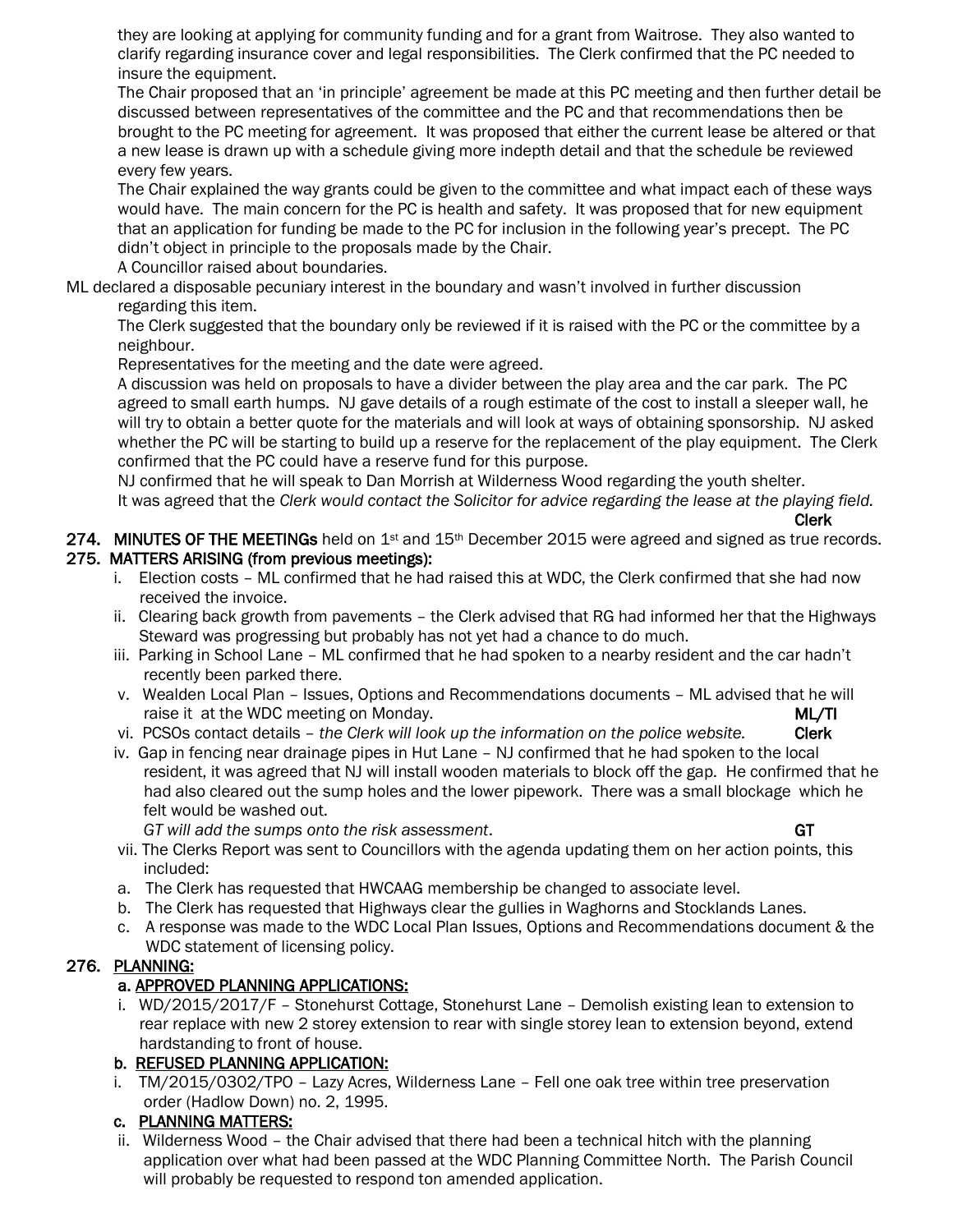iii. Cart Lodge – the Clerk advised that a member of the public had complained about the increase in rubbish in and around Cart Lodge. The Clerk updated the meeting on the response she had received from Planning Enforcement and Environmental Health.

ML declared a disclosable pecuniary interest in the following item and wasn't involved in any discussion regarding it.

- iv. Coopers Farm WDC Planning Committee North meeting, the Parish Council won't be making representation at the meeting.
- 277. REPORTS FROM CLLR. ROY GALLEY, ESCC & CLLR. MICHAEL LUNN WDC Cllr. Galley's report had been sent to Councillors prior to the meeting.

 Cllr. Lunn (WDC) advised that WDC were dealing with a lot of planning applications. Platform extensions were being undertaken at Buxted along with tunnel improvements, the line won't open again at Buxted and Uckfield until 20<sup>th</sup> February. He has been asked to approach his Parish Councils to see if they would sign an open letter to the Minister regarding re-opening the line between Uckfield and Lewes. The *Clerk*  will add this item to the next agenda and ML will send a copy of the letter to the Clerk. Clerk/ML ML confirmed that Suitable Alternative Natural Green Space (SANGS) and Site of Access Management and Monitoring Strategy (SAMMS) are now being approved. He updated on the ward boundary changes.

278. BANK RECONCILIATION: –for 24 December 2015 was agreed and signed, including by a non-signatory as part of the financial controls. A Councillor questioned some items on the bank reconciliation, the Clerk responded to these questions..

#### 279. OTHER FINANCE MATTERS :

- i. To agree quote for tree work the Clerk had received one quote and was still awaiting further information from the Chair of the Playing Field committee, c/f to the February meeting.
- ii. Quarterly finance report and accompanying notes were sent to Councillors prior to the meeting. The PC approved the report and it was signed by the Chair. It was agreed that the Clerk would produce a further report for the March meeting where a decision will be made regarding any remaining budget.
- iii. Precept the PC agreed a budget requirement of £28897, less Council Tax Support Grant of £706 giving a precept request of £28191. This was signed by the Chair and Clerk.
- iv. The payment of £60 to Mr C Stevenson that was paid at the  $15<sup>th</sup>$  December meeting was ratified at this meeting.
- v. The Assets Register was approved and signed.
- vi. Safety Matting at the play area no quote had been received.
- 280. COUNCILLORS ROLES AND RESPONSIBILITIES following NJ's resignation it was agreed for GT to take over responsibility for the playing field and JMY for trees.

## 281. REPORTS FROM COUNCILLORS (COUNCIL MATTERS AND OUTSIDE BODIES):

- i. Cllr. Julian Michaelson-Yeates confirmed that he was due to attend the WDALC meeting.
- ii. Cllr. Damon Wellman advised of concerns regarding developments at properties within the village.
- iii. Cllr. Sandra Richards, on behalf of Cllr. Iain Turner, advised that he had visited some residents in Riverside who had been affected by flooding, the problem had been reported to ESCC. A resident had advised of problems at Criers Lane and Dog Kennel Lane. *DW and JMY agreed to look at this issue, SR will send them a photograph of the problem.* **EXALL ADMALL SEALL BUGGET A** DW/SR/JMY The Clerk confirmed that School and Five Chimney Lanes are on ESCC's prioritization list for

 resurfacing in 2016/17 however a decision has not yet been made on which roads will be done. The Clerk has been kept informed by the Chair of the Playing Field committee on work they have undertaken.

282. NEW COMMUNITY CENTRE - The Chair confirmed that once the pdf version of the pre-feasibility report has been received it will be circulated to Councillors.

 As part of the CRtB it was proposed to put forward the screening process to WDC, with the other evidence including the traffic and housing needs surveys and the traffic report, to see whether the Village Hall site could be taken out of the 7km Ashdown Forest exclusion zone. A Councillor expressed concern that the traffic survey wasn't sufficiently representative of the village.

 The majority of the PC agreed with the proposal. ML confirmed that there would still be a requirement to contribute to SANGS/SAMMS.

 The Clerk advised that if the Community Centre is built in 2 stages that the second stage may not count as a new build as it will be attached to an existing building and may not therefore qualify for VAT exemption. The Chair allowed Bob Lake (committee chair) to comment. He advised that they were planning to build it all in one stage.

284. RISK ASSESSMENTS - SR agreed to complete the risk assessments, she will include the sumps in Hut Lane.

# 285. HIGHWAYS MATTERS:

i. Excess water on roads – concern was expressed over the continued flooding on Main Road opposite